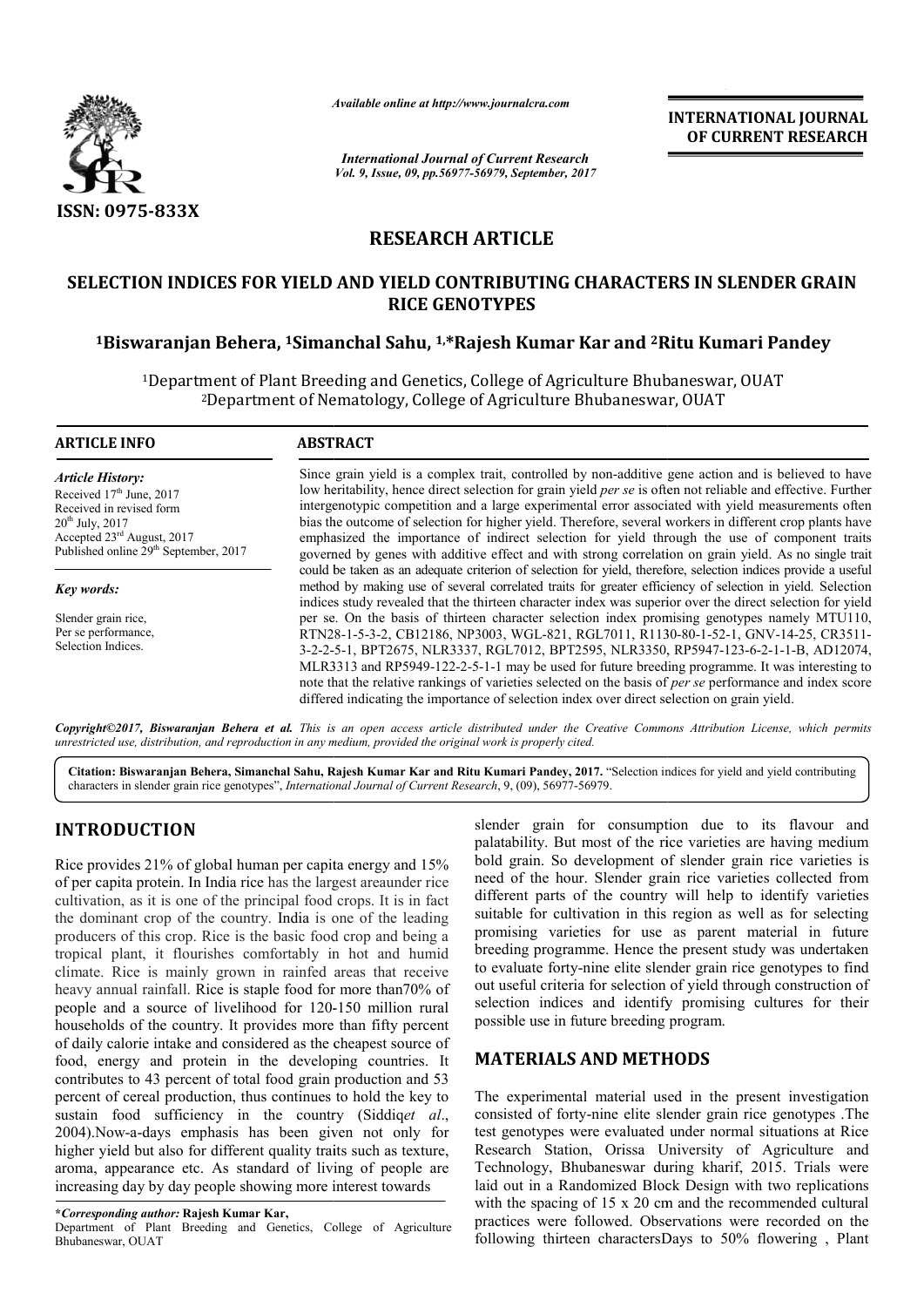height, Panicle length, Number of effective tillers per plant, Flag leaf area, Fertile grain number, Fertility percentage, Kernel length, Kernel breadth, L/B ratio, 100-seed weight, Harvest index, Grain yield per plant were recorded. Observations were recorded for thirteen metric traits taking five competitive plants selected randomly from middle rows of each plot; whereas, character like days to 50 % flowering was recorded on plot basis. All the characters were used for the construction of the selection index based on Fisher's (1936) discriminant function.

of effective tillers per plant(ETN), Flag leaf area (FLA), Fertile grain number(FGN), Fertility percentage(F%), Kernel length(KL), Kernel breadth(KB), L/B ratio(LB), 100-seed weight(SW), Harvest index(HI), were chosen for the construction of thirteen character indices. The thirteen character index including all the thirteen traits was used for the selection of genotypes. Those genotypes which occupied better rankings in the above selection indices were selected for their future use. The expected genetic advance in yield from

**Table 1. Expected Genetic advance selection index over direct selection on grain yield**

| Index number and number of characters | Characters                                  | Expected GS $(10\%)$ |
|---------------------------------------|---------------------------------------------|----------------------|
| 1 (One character index)               | <b>GYP</b>                                  | 6.00                 |
| 2 (Two character index)               | $GYP + DF$                                  | 6.00                 |
| 3 (Three character index)             | $GYP+DF+PH$                                 | 6.00                 |
| 4 (Four character index)              | $GYP+DF+PH+PI.$                             | 6.00                 |
| 5 (five character index)              | $GYP+DF+PH+PI.+ETN$                         | 6.00                 |
| 6 (Six character index)               | GYP+DF+PH+PL+ ETN+FLA                       | 6.00                 |
| 7 (Seven character index)             | GYP+DF+PH+PL+ ETN+FLA+FGN                   | 6.01                 |
| 8(Eight character index)              | GYP+DF+PH+PL+ ETN+FLA+FGN+F%                | 6.01                 |
| 9 (Nine character index)              | GYP+DF+PH+PL+ ETN+FLA+FGN +F%+KL            | 6.02                 |
| 10 (Ten character index)              | GYP+DF+PH+PL+ETN+FLA+FGN+F%+KL+KB           | 6.03                 |
| 11(Eleven character index)            | GYP+DF+PH+PL+ETN+FLA+FGN +F%+KL+KB+LB       | 6.04                 |
| 12(Twelve character index)            | GYP+DF+PH+PL+ETN+FLA+FGN +F%+KL+KB+LB+SW    | 6.04                 |
| 13 (Thirteen character index)         | GYP+DF+PH+PL+ETN+FLA+FGN +F%+KL+KB+LB+SW+HI | 6.05                 |

**Table 2. Selection of Genotypes on the basis of thirteen characters index**

| Sl. No. | Genotype                     | Index score | Grain yield/plant (g) |
|---------|------------------------------|-------------|-----------------------|
| L       | <b>MTU110</b>                | 24.54(1)    | 24.64(1)              |
| 2       | RTN28-1-5-3-2                | 20.52(2)    | 20.99(2)              |
| 3       | CB12186                      | 20.01(3)    | 19.99(3)              |
| 4       | NP3003                       | 19.67(4)    | 19.86(4)              |
| 5       | WGL-821                      | 19.21(5)    | 18.28(5)              |
| 6       | RGL7011                      | 17.97(6)    | 17.37(7)              |
| 7       | R <sub>1130</sub> -80-1-52-1 | 17.90(7)    | 17.55(6)              |
| 8       | GNV-14-25                    | 17.60(8)    | 17.60(8)              |
| 9       | $CR3511 - 3 - 2 - 2 - 5 - 1$ | 17.41(9)    | 16.20(11)             |
| 10      | <b>BPT2675</b>               | 17.40(10)   | 16.69(9)              |
| 11      | <b>NLR3337</b>               | 16.96(11)   | 16.22(10)             |
| 12      | RGL7012                      | 16.31(12)   | 15.36(14)             |
| 13      | <b>BPT2595</b>               | 16.28(13)   | 15.87(12)             |
| 14      | <b>NLR3350</b>               | 15.74(14)   | 14.78(16)             |
| 15      | RP5947-123-6-2-1-1-B         | 15.71(15)   | 14.90(16)             |
| 16      | AD12074                      | 15.62(16)   | 15.40(13)             |
| 17      | MLR3313                      | 15.56(17)   | 13.68(22)             |
| 18      | RP5949-122-2-5-1-1           | 15.44(18)   | 15.13(15)             |

Figure in the parentheses indicate relative ranking of genotypes

#### **RESULTS AND DISCUSSION**

Since grain yield is a complex trait, controlled by non-additive gene action and is believed to have low heritability, hence direct selection for grain yield *per se* is often not reliable and effective. Further intergenotypic competition and a large experimental error associated with yield measurements often bias the outcome of selection for higher yield. Therefore, several workers in different crop plants have emphasized the importance of indirect selection for yield through the use of component traits governed by genes with additive effect and with strong correlation on grain yield. As no single trait could be taken as an adequate criterion of selection for yield, therefore, selection indices provide a useful method by making use of several correlated traits for greater efficiency of selection in yield (Das *et al.,* 2000; Mathur, 2011). During the present investigation selection indices were constructed with grain yield as the economic criterion and thirteen different characters namelyGrain yield per plant (GYP), Days to 50% flowering(DF), Plant height (PH), Panicle length(PL), Number

selection and different selection indices over direct selection on yield is presented in (Table 1). The predicted genetic advance from different indices at 10% selection intensity ranged from 6.00 q/ha in one character index to 6.05 q/ha in thirteen character index. Thus in terms of predicted genetic advance, the results of the present study brought out superiority of thirteen character index over direct selection on yield *per se.* This is in general agreement with those of Surek and Beser (2005), Sabouri *et al.* (2008), Fazlalipour *et al.* (2008), Bastia *et al.* (2008), Sabouri *et al.* (2010), Singh *et al.* (2013) and Alam *et al.* (2014). The promising genotypes occupying better ranking in the thirteen character index were selected for their future use. The plot yield and the index score of promising genotypes namely MTU110, RTN28-1-5-3-2, CB12186, NP3003, WGL-821, RGL7011, R1130-80-1-52-1, GNV-14-25, CR3511-3-2-2-5-1, BPT2675, NLR3337, RGL7012, BPT2595, NLR3350, RP5947-123-6-2-1-1-B, AD12074, MLR3313, RP5949-122-2-5-1-1 are presented in Table 2. It was interesting to note that the relative rankings of varieties selected on the basis of *per se* performance and index